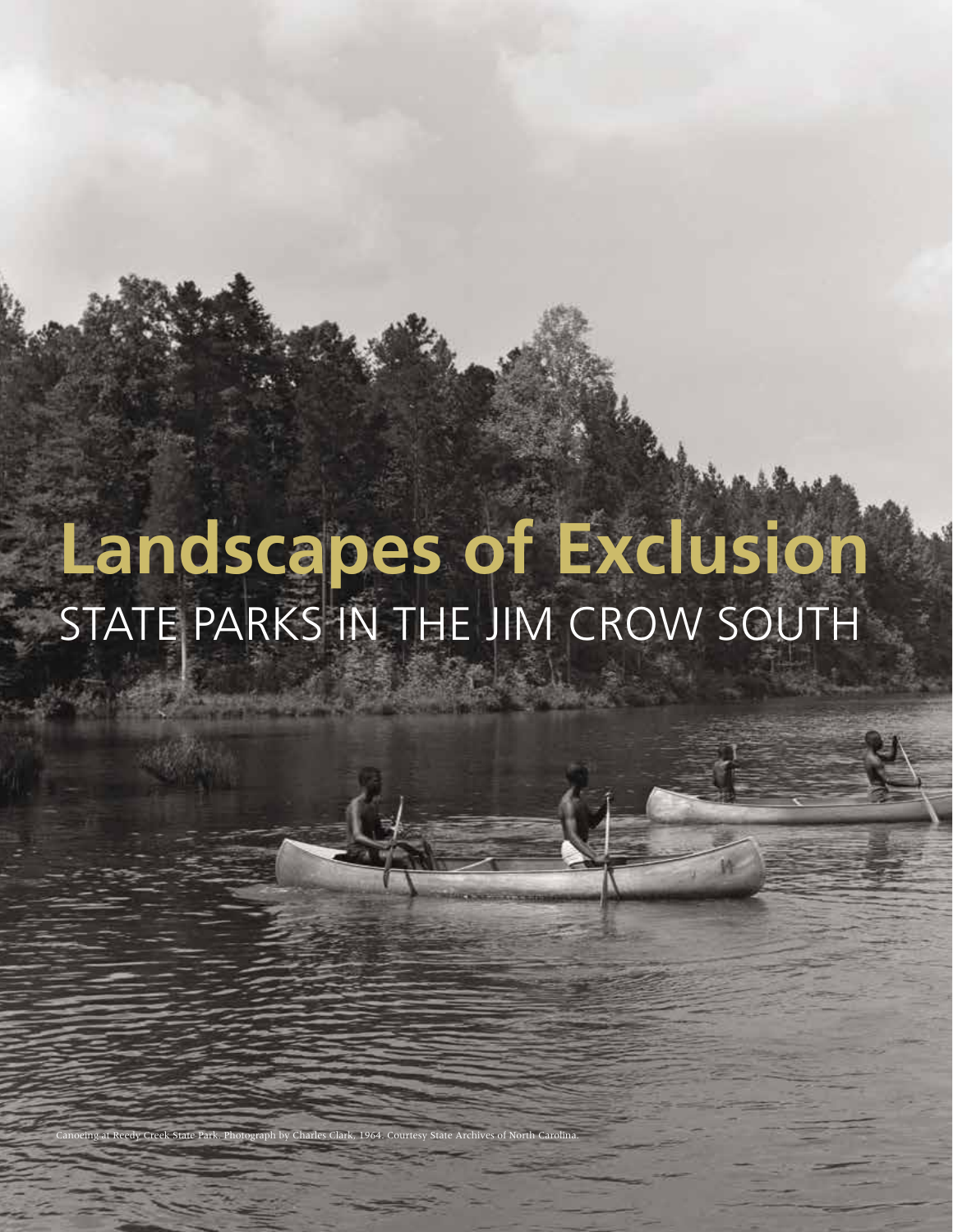From the beginning of the national state park movement in the late<br>nineteenth century, advocates emphasized the importance of easily<br>accessible scenic landscapes. State parks would offer citizens relief<br>from the stresses o rom the beginning of the national state park movement in the late nineteenth century, advocates emphasized the importance of easily accessible scenic landscapes. State parks would offer citizens relief from the stresses of daily life and opportunities to relax in the mountains, forests, and on the waterfront. Like the national parks but democracy, preserving public lands and promising recreational access to all. In the South, however, this promise was not extended to the region's large African American population. From the construction of the South's first scenic state parks early in the twentieth century, these landscapes enforced the system of racial segregation and white supremacy known as Jim Crow. These policies reigned from the 1890s to the 1960s.

Supported by the U.S. Supreme Court's *Plessy v. Ferguson* decision in 1896, most state parks built in the South in this era excluded African Americans. Although the *Plessy* ruling had endorsed the doctrine of "separate but equal," the "separate" provision was rigorously enforced in all southern affairs, while equality was given little more than lip-service. Despite early enthusiasm for their construction, a state park movement did not begin to grow until the 1920s. During this decade, National Park Service director Stephen Mather received proposals from around the country, and while most of the sites were not in his estimation of "national park" quality, they could, he believed, form the basis for state park systems. Beginning in the late 1930s, access to African Americans was gradually extended in a limited number of segregated park facilities constructed by both federal and state agencies.

New Deal programs, including the Civilian Conservation Corps, Works Progress Administration, and Resettlement Administration, provided an opportunity for the Park Service to implement Mather's vision of systematic expansion. These federal agencies channeled financial resources, labor, and land into the construction of public parks. State park construction was a high priority for the Park Service at the time, and the New Deal led to tremendous growth in the number of facilities designed and constructed. Of the more than 700 state parks completed nationwide between 1933 and the end of the New Deal in 1942, about 150 were located in the southern states.

Jim Crow rule in the South meant that African Americans were excluded from enjoying the benefits of state parks. Pressured by the increasing influence of the NAACP and other African American advocacy groups, as well as the Girl Scouts, Boy Scouts, and other civic associations, the National Park Service initiated efforts to extend state park access to black southerners by 1935. The agency met with little success, however, in the face of indifferent or hostile state officials, white residents, and its own policies. Although it was sympathetic to African American causes, the FDR administration wanted to maintain support among southern Democrats for New Deal programs and did not push too hard in its attempts to develop state parks and other recreational facilities for African Americans.

The agency's official policy was nondiscrimination, but in practice the Park Service accommodated racial segregation. Citing "local custom," it allowed state officials to decide whether or not to include separate facilities for African Americans. This arrangement greatly hindered any expansion of African American access even in parks constructed on federal lands, such as through the New Deal's Recreational Demonstration Area (RDA) program. The Park

BY WILLIAM E. O'BRIEN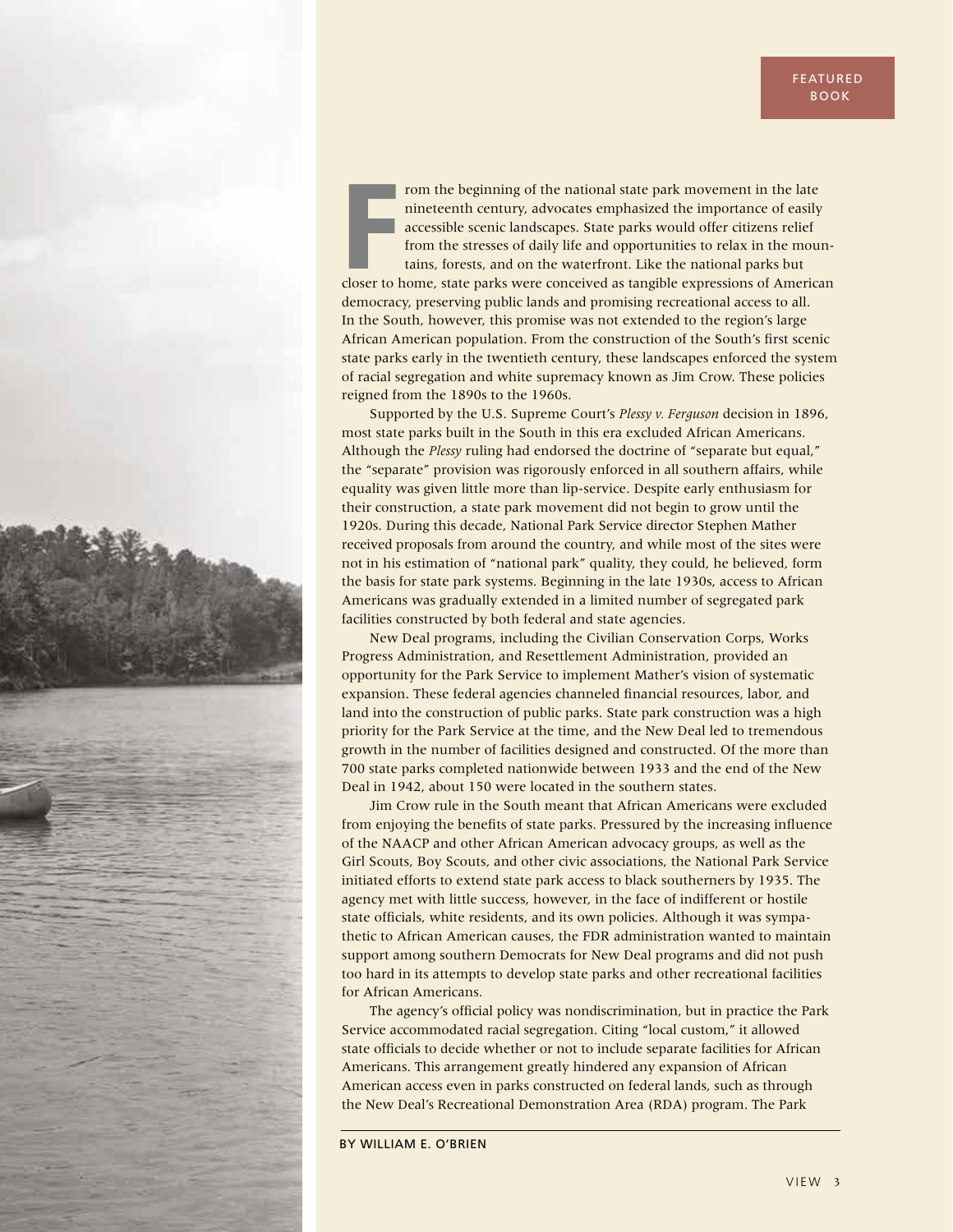Service did not consider meeting the "separate but equal" standard by proposing separate racial accommodations at every park it designed, but limited consideration to sites with adequate expectations of African American visitation. Park design and construction was guided by racial stereotypes: African Americans were perceived as "social" and "gregarious" by nature, while whites were viewed as more "contemplative." Planners often presumed that white visitors appreciated grand scenic spaces in which to contemplate "nature," while African Americans cared for little more than day-use areas for picnicking and sports.

The result of these policies—the perpetuation of inequality in recreational facilities—was made clear during the construction boom of the New Deal, when only nine state parks in just five states were made available to black southerners. Some facilities were small "Negro areas" located adjacent to or within larger parks restricted to white use, such as those at Oklahoma's Roman Nose State Park and South Carolina's Hunting Island State Park. The segregated spaces were often demarcated with physical barriers—streams, lakes, roads, or wooded areas—and typically the African American sections had a separate entry road. Other

African American parks, such as Booker T. Washington State Park in Tennessee and North Carolina's Jones Lake State Park, were fully separate, often built in conjunction with a whites-only park. Typically such facilities not only were small and intended for day use but were poor in scenic and recreational quality and offered fewer amenities than parks designed for whites.

The first state facility constructed exclusively for African Americans, Watson State Park in Pine Bluff, Arkansas, exemplified the situation. The park's main promoter and namesake, Dr. John Brown Watson, president of Agricultural, Mechanical, and Normal College at Pine Bluff, had pressed the federal government since 1933 to build such a facility, hoping that New Deal programs would add federal leverage to bring state recreational benefits to African Americans. But as elsewhere in the South, the Park Service focus in Arkansas was on constructing facilities exclusively for whites, primarily in the scenic Ozarks and Ouachita Mountains. The project for African Americans in Pine Bluff languished until Watson donated land for it from his own estate in 1937. Even then, its construction only served to demonstrate recreational inequality:

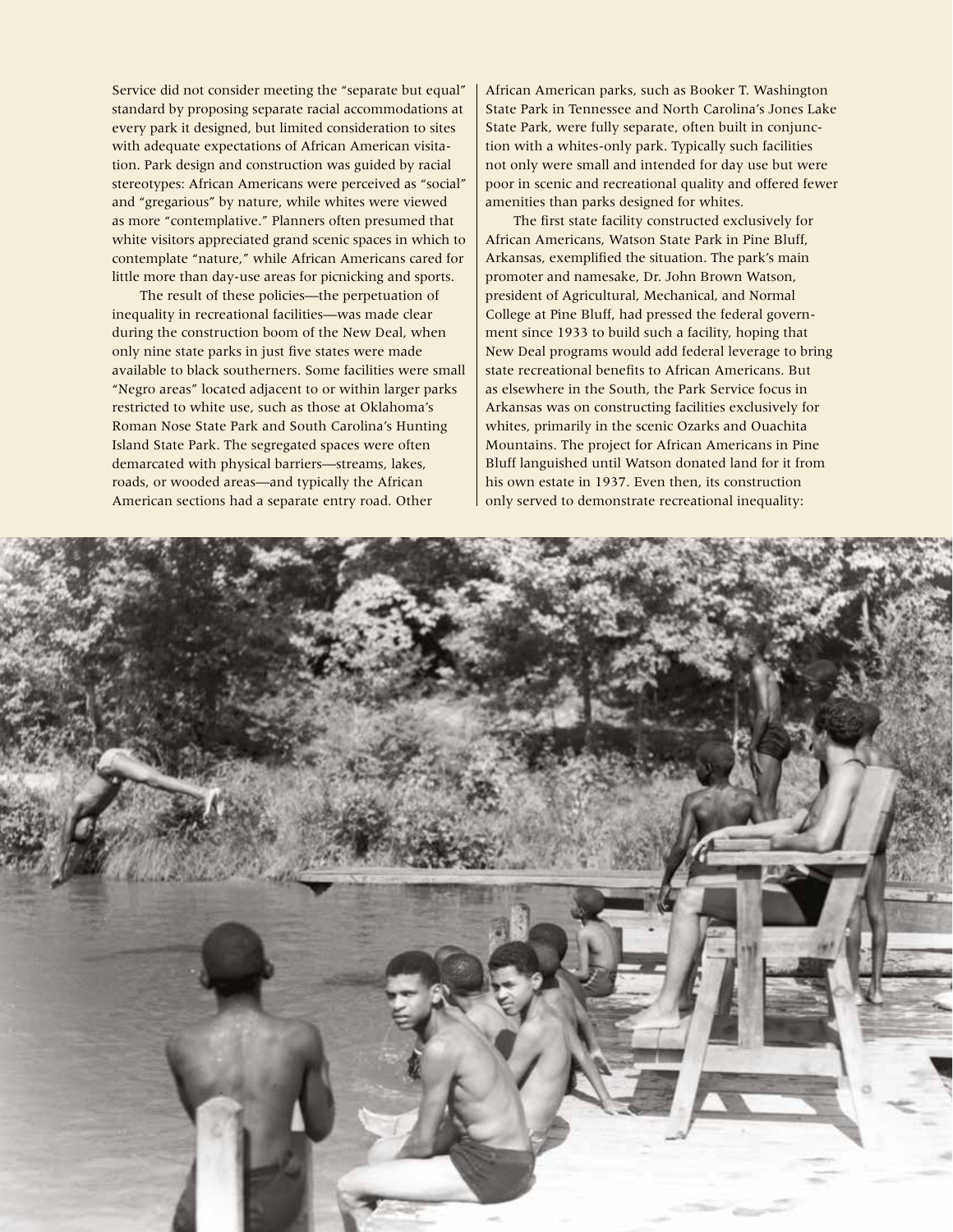

Opposite page: Campers at Crabtree Creek, 1943. Courtesy State Archives of North Carolina. Above: Master plan of Booker T. Washington State Park, 1940. Courtesy Tennessee State Library and Archives.

the hundred-acre park with its minimal facilities stood in stark contrast to the more than eighteen thousand acres of state park land of varied topography offering a wide range of experiences to white Arkansans. In 1944, Watson State Park was closed after an Arkansas judge agreed with Dr. Watson's widow that the state had failed in its promise to maintain the park.

During World War II, the Park Service ended its direct involvement in state park construction, leaving further park system expansion to the states. Between 1949 and 1954 the number of state park facilities for African Americans grew significantly. By 1954 nearly every southern state had constructed at least one either a "Negro area" or a separate park—for a total of twenty-eight. At the same time whites had access to more than two hundred state parks. In rare cases, such as Florida's Little Talbot Island State Park, opened in 1951, park planners designed separate "white" and "colored" beach facilities with the intention of demonstrating their equality. Mississippi's park agency constructed Carver Point State Park in 1954, which included a lodge that was touted as equal to the one provided at nearby Hugh White State Park. The neglected New Deal–era facilities at Tennessee's Booker T. Washington and T. O. Fuller state parks, both exclusively for African American use, were given significant upgrades in 1950.

The irony of the postwar expansion of access was that most African Americans were no longer seeking additional segregated spaces. The war years were pivotal in galvanizing African American demands for civil rights, and organizations such as the NAACP abandoned earlier calls for equalization of separate facilities, demanding instead the desegregation of southern institutions. They were specifically working to overturn *Plessy*, and the vast inequality in state park access made southern park systems a productive target for constitutional challenges. But the state park agencies persisted, hoping to convince federal judges that they were at least attempting to meet the "separate but equal" standard. It was a daunting challenge, given the growing sympathy in the courts for overturning *Plessy*, but also because state legislatures were generally reluctant to fund these efforts. In 1950, the Texas legislature rejected a modest proposal to fund construction of a handful of African American state parks. The only facility developed in the state was a small, segregated section of Tyler State Park, which had been the target of a lawsuit. The rest of the expansive Texas system of nearly four dozen state parks remained officially off-limits to African American visitors.

State park agencies faced another serious obstacle the persistent rejection of site proposals by local white residents who refused to allow "Negro parks" near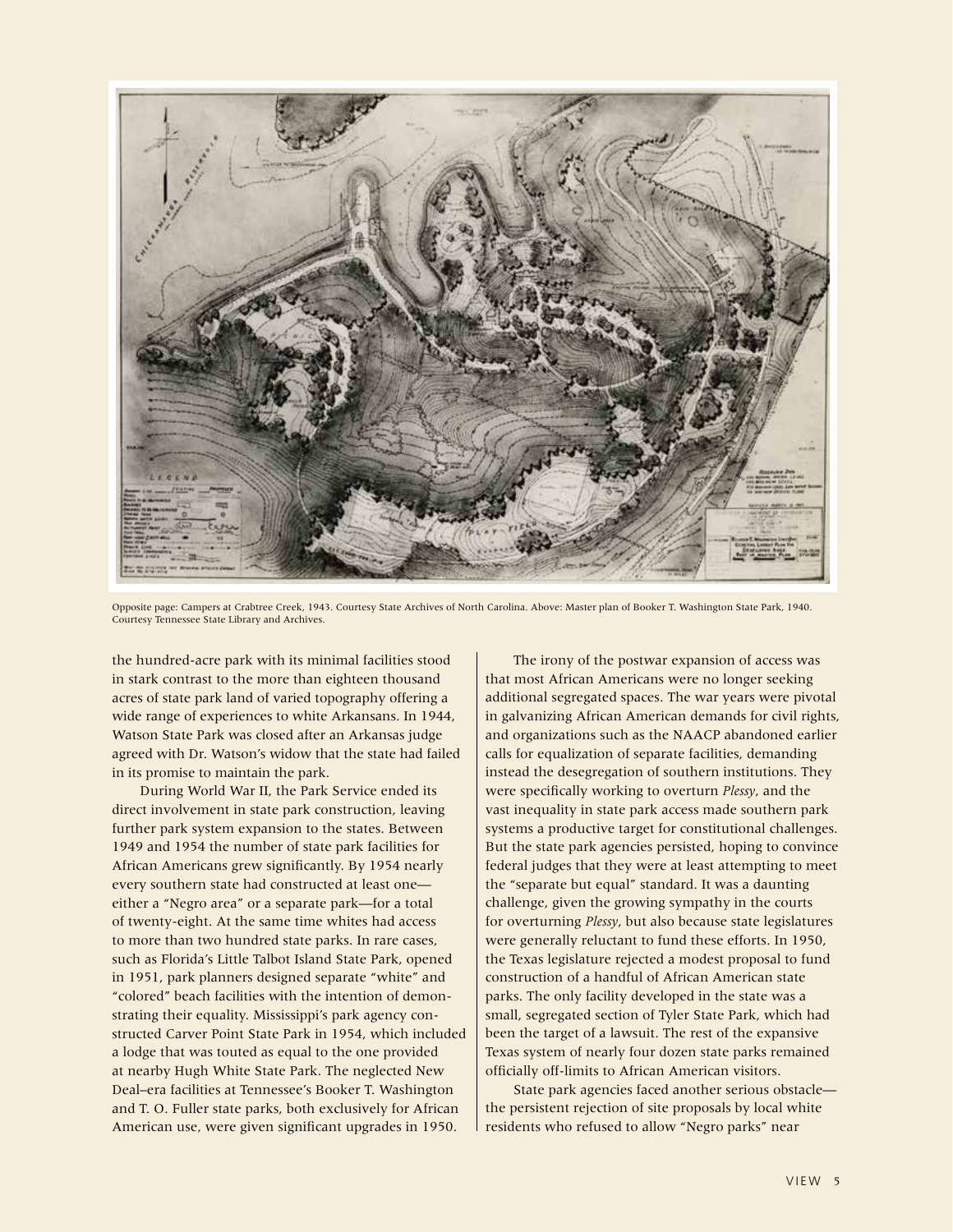**The only facility developed in the state was a small, segregated section of Tyler State Park, which had been the target of a lawsuit. The rest of the expansive Texas system of nearly four dozen state parks remained officially off-limits to African American visitors.**



Map of Little Talbot Island State Park (1959), indicating separate white and "colored" beaches. Courtesy Jacksonville Historical Society.

their homes. Although the New Deal construction of the two African American parks in Tennessee was followed by postwar plans to add several more, none were built because white property owners and their political representatives protested. In South Carolina, a search for a park location in the Greenville area commenced in 1947, but site after proposed site was rejected by white residents. A letter from one resident expressed her objection to a forestry commission proposal to construct the facility within Paris Mountain State Park, complaining that desegregation would ruin the scenic park. In 1949, an alternate site was acquired, although it took six years to complete Pleasant Ridge State Park because of funding delays from the South Carolina legislature.

By the early 1950s two significant state park lawsuits were working their way through the federal court system. These suits, filed by NAACP lawyers in 1951 and 1952 respectively, challenged the constitutionality of white-only access to Virginia's Seashore State Park and the segregated "dual use" facilities at Maryland's Sandy Point State Park. Concurrently, desegregation pressures intensified in 1954 with the U.S. Supreme

Court's landmark *Brown v. Board of Education* decision, which overturned *Plessy*. The ruling ignited vitriolic white outrage throughout the South, prompting many politicians to promote a campaign of "massive resistance" to what they perceived as federal violation of states' rights. Nonetheless, the court ruled in late 1955 that segregation of public parks, like education, was unconstitutional.

A few states, including Maryland, West Virginia, Kentucky, and Oklahoma, complied with the ruling and desegregated their state park systems. Other states reacted with hostility toward the court, including Virginia and South Carolina, which threatened to close or lease their entire park systems if desegregation was demanded. These states continued to operate their park systems on a segregated basis, interpreting the ruling in the same manner as *Brown*, that desegregation of parks, like schools, could commence "with all deliberate speed." Citing public safety concerns about race mixing, many delayed compliance for as long as they could. In 1963, when the Supreme Court ruled in *Watson v. Memphis* that states and municipalities could no